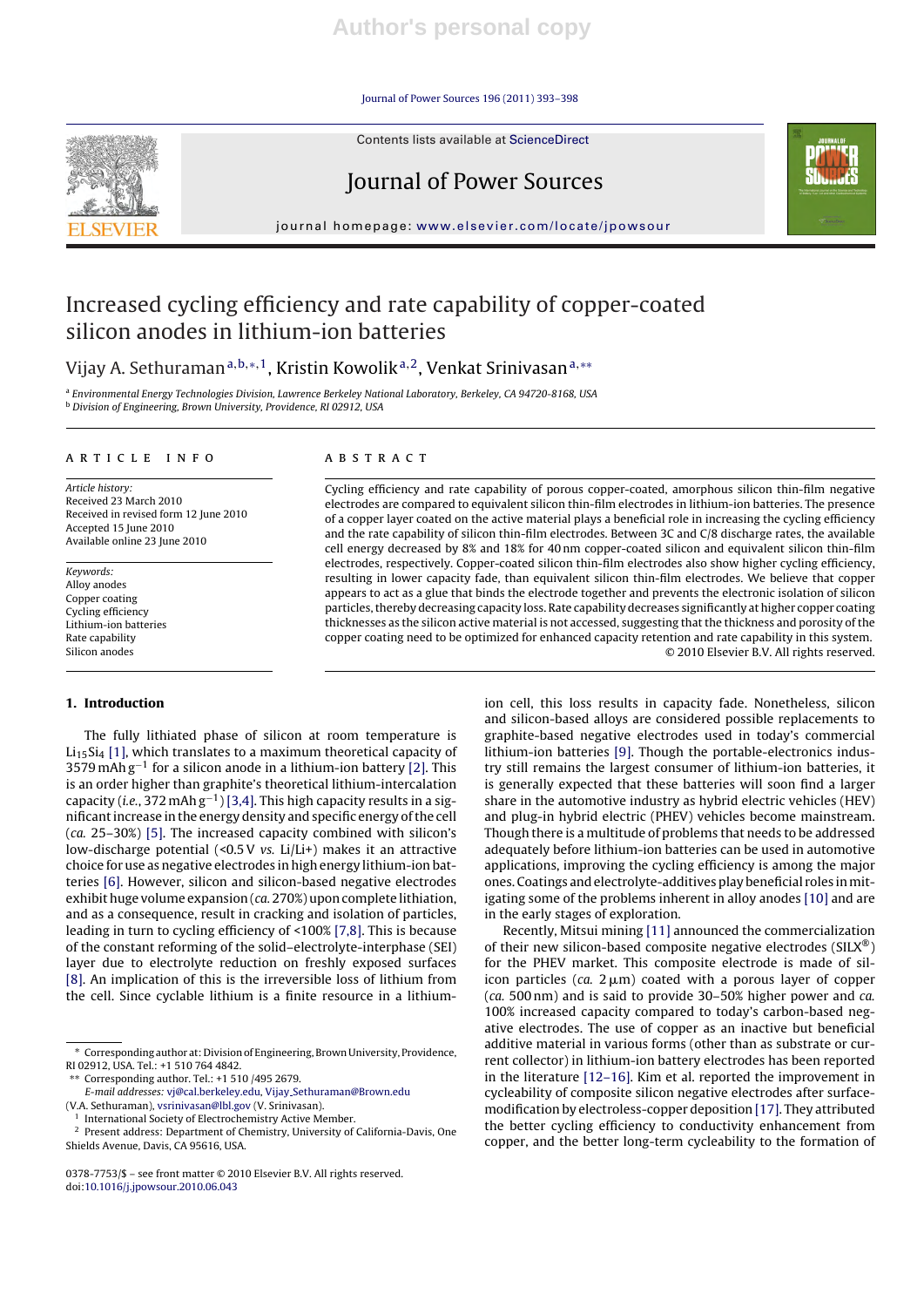#### 394 V.A. Sethuraman et al. / Journal of Power Sources *196 (2011) 393–398*

a Cu<sub>3</sub>Si alloy when the electrodeposited sample was annealed at high temperatures. Recently, Chiu et al. [18] reported the electrochemical performances of amorphous silicon thin-film electrodes modified with copper nano-dots on their surface and showed lower capacity fade on these electrodes compared to equivalent silicon thin-film electrodes.

In this study, we evaluate the role of porous copper thin-film coating on the cycling characteristics of lithiated silicon thin-film electrodes. Cycling efficiency and rate capability data is not readily available in the literature for copper-coated-silicon negative electrodes (Si–Cu), and the objective of this study is to evaluate these metrics on copper-coated, silicon thin-film electrodes with thicknesses ranging from 10 nm to several hundred nanometers. In particular, the charge (lithiation) and discharge (delithiation) capacities, first-cycle and steady-state cycling efficiency and rate capability of the copper-coated thin-film silicon electrodes are compared to equivalent silicon thin-film electrodes without copper coating. First, we evaluate if a copper underlayer plays a role in enhancing the cycleability of amorphous silicon thin-film electrodes. We then study the characteristics of the copper-coated silicon thin-film electrode during charge and discharge in a half-cell configuration (i.e., against Li/Li+ reference electrode).

## **2. Experimental**

## 2.1 Electrode fabrication

Thin copper discs (15.87 mm diameter, 0.3 mm thick) were used as substrates for electrode fabrication. Silicon thin films were prepared by RF-magnetron-sputtering (Edwards Auto 306 DC and RF Sputter Coater) of a silicon target ("3" diameter disc, 99.995% Si, Plasmaterials Inc., Livermore, CA) at 200W power and at a pressure of 0.667 Pa of Argon (99.995%). Copper thin films were prepared by DC-sputtering of copper target (3" disc, 99.995%, Super Conductor Materials Inc., Suffern, NY) at 100W and a pressure of 0.013 Pa of Argon. A 300 nm copper thin-film (i.e., a Cu underlayer) was first sputtered onto the copper disc followed by the deposition of 500 nm silicon film. The cell does not cycle very well without this copper underlayer (see Fig. 3). For the copper-coated silicon electrodes, copper films of various thicknesses were sputtered on top of the 500 nm silicon film. Deposition rates for silicon and copper films were 125 nm h<sup>-1</sup> and 75 nm h<sup>-1</sup>, respectively.

#### 2.2 Film thickness and composition measurements

Film thicknesses were measured using an Alfa-Step IQ Surface Profiler. Calibration curves relating the sputter-deposition time to the film thickness were prepared (10–1000 nm range), and were used to arrive at proper deposition rates for silicon and copper. The thicknesses were also verified by cross-sectional scanning electron microscopy (SEM, JEOL JSM-6340F Field Emission Scanning Electron Microscope at 5 kV and 5 mm working distance) images. Thickness values thus measured were used to calculate the mass of the film and hence its capacity (on a weight basis). The elemental composition of each of the layers was verified using Energy dispersive X-ray (EDX) spectroscopy (Genesis XM2 microanalysis system, EDAX Inc., Mahwah, NJ). The long-range order of the silicon surface was analyzed by Raman microscopy (Labram, ISA Groupe Horiba) with a helium-neon laser ( $\lambda$  = 632.8 nm) at 1 mW power as the excitation source. Finally, grain-size and short-range order of the silicon films were obtained from transmission electron microscopy data (Philips CM200/FEG at 200 kV).



**Fig. 1.** Schematic of the coin-cell assembly used in this study with the constituent components and reactions at each electrode. Lithium-metal was used as reference and counter electrodes. The positive and negative electrode reactions are shown. Note that this schematic is not drawn to scale.

## 2.3 Cell fabrication

To ensure the complete removal of residual moisture, the sputtered electrodes were baked at 120 $\degree$ C for 24h in vacuum (ca. 380 mm Hg). An electrode was then transferred into a glovecompartment without exposing it to air, and assembled into a 2032 coin-cell configuration (i.e., 20 mm diameter and 3.2 mm total thickness, National Research Council, Canada) under Ar atmosphere with a lithium-metal counter and reference electrode, and a woven Celgard 2500 separator (diameter = 1.9 cm, Celgard Inc., Charlotte, NC). 1.2 M lithium hexafluorophosphate in a mixture of ethylene carbonate and diethyl carbonate (EC:DEC, 3:7 by wt.%) and 10% fluoro-ethylene carbonate (FEC) was used as the electrolyte (Novolyte Technologies, Independence, OH). The FEC additive increases the cycling efficiency of silicon anodes, probably due to the formation of a stable solid–electrolyte-interphase (SEI) layer [19,20]. A schematic with the coin-cell components is shown in Fig. 1.

#### 2.4 Galvanostatic cycling

Electrochemical measurements were conducted in an environmental chamber at 23 °C ( $\pm$ 1 °C) using a Solartron 1480A MultiStat system (Solartron Analytical, Oak Ridge, TN), and data acquisition was performed using Corrware (Version 2.8d, Scribner Associates Inc., Southern Pines, NC). The cell was cycled galvanostatically at 25  $\mu$ A cm<sup>-2</sup> (geometric area, *ca.* C/8 rate; C/8 rate corresponds to a current allowing a full discharge in 8 h) total current between 0.01 V and 1.2 V vs. Li. A lower cutoff potential of  $10 \text{ mV}$  vs. Li/Li<sup>+</sup> was chosen to prevent possible lithium deposition. Data acquisition rate was 1 Hz for all the electrochemical experiments. Open-circuitpotential relaxation for 5 min followed each charge and discharge steps. The input impedance of the instrument was  $12 \text{ G}\Omega$  and the current due to the open-circuit potential measurement was negligible.

#### 2.5. Rate capability studies

Rate capability experiments were conducted on cycled cells that had reached maximum, steady cycling-efficiencies, usually after 10–15 charge/discharge cycles. Rate capabilities of silicon, and copper-coated silicon thin-film electrodes were carried out such that charging was done at 25  $\mu$ A cm<sup>-2</sup> (ca. C/8 rate), and discharging was performed at different rates from C/8 up to 3 C. Both charging and discharging were conducted between 1.2 V and 0.01 V vs. Li. Since the discharge capacities at higher rates were lower than charge capacity at C/8 rate, a 1-h open-circuit-potential relaxation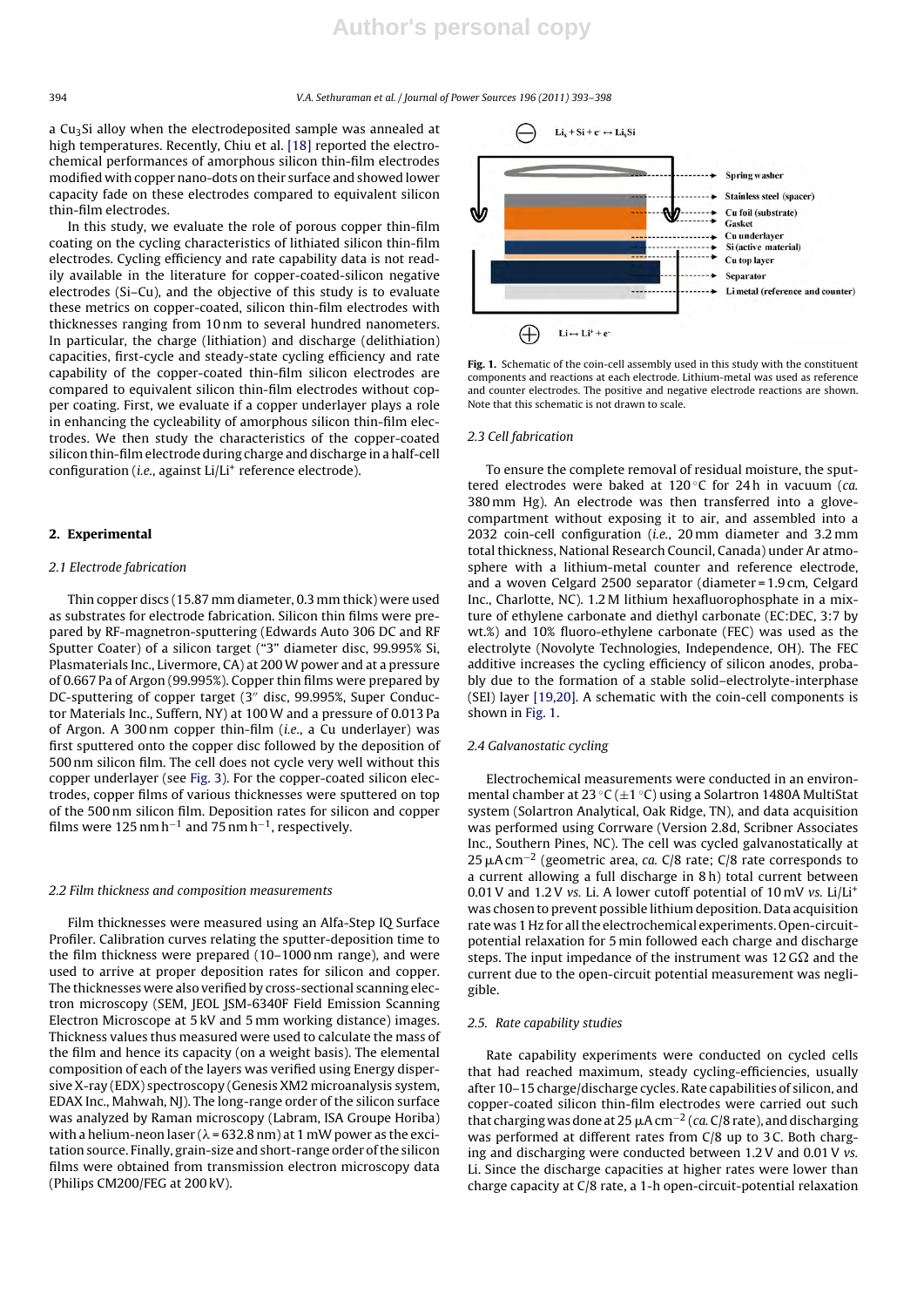was performed subsequent to discharging at higher rates, followed by a slower discharge at C/8 rate (until the system reached 1.2 V vs. Li/Li<sup>+</sup>). This ensured that the electrode returned to a reasonably low state-of-charge (SOC) before the beginning of each rate experiment.

#### **3. Results**

## 3.1. Thin-film characterization

Transmission electron micrograph in Fig. 2 shows that the sputtered silicon films were made of highly ordered 20–30 nm crystallites. SEM images (not shown) indicate that the copper films are continuous; it is possible for electrolyte-contact with the silicon film underneath the copper film via the edges. The electron diffraction pattern (not shown) also confirms the nano-crystallinity of the silicon films. Raman spectroscopy data (not shown) suggests that these films are amorphous and nanocrystalline.

Fig. 3 shows the charge/discharge cycling data obtained from a Si–Cu (40 nm) electrode without the copper underlayer (*i.e.*, Si thinfilm sputtered directly on the current collector). Without a copper underlayer, the electrode fails in the middle of the second-cycle, and the electrode capacity falls to very low values in subsequent charge/discharge cycles. Such a dramatic failure may have occurred due to a significant loss of electronic-contact between the active material and the current collector. Beaulieu et al. [7] have shown that amorphous silicon thin-film electrodes undergo reversible and uniform shape and volume changes. They have also reported that surface-crack initiation in silicon thin-film electrodes occurs shortly after the beginning of first-cycle delithiation; such cracks propagate and widen when delithiation is continued till its end [9]. The silicon electrode also undergoes cycles of compressive and tensile stresses, respectively upon lithiation and delithiation [21]. In Fig. 3, the electrode is under compressive stress (due to substrate constraint) until point A; the stresses become tensile during delithiation from point A to B; the stresses become compressive again during lithiation from point B to D. Until point B (i.e., for one full charge/discharge cycle), the performance of this electrode is similar to that of an equivalent 40-nm coated silicon electrode with a copper underlayer (i.e., the first-cycle efficiencies and capacities



**Fig. 2.** High-resolution transmission electron micrograph of magnetron-sputtered silicon film. The length of the scale-bar is 5 nm.



Fig. 3. Cell potential vs. capacity curves for lithiation and delithiation of a Si-Cu (40 nm) thin-film electrode without the 300 nm copper underlayer. The arrows show the cycling direction. The electrode was cycled at a C/8 rate between 1.2 V and 0.01 V  $vs.$  Li/Li<sup>+</sup>.

are comparable). It is during the second-cycle lithiation (i.e., from B to C through to D and beyond), the performance of this electrode departs from that of an electrode with a copper underlayer. This is possibly due to delamination of the electrode from the substrate while it is under compression during lithiation. We believe that delamination occurs during second-cycle lithiation and not during first-cycle lithiation due to the following reason: during the firstcycle lithiation, the thin-film electrode is amonolithic structure and devoid of cracks (i.e., interfacial cracks) and the energy release rate required to delaminate a crack-free film is high. Based on Beaulieu et al.'s data [see Fig. 7 in Ref. [7]], it is reasonable to assume that the electrode starts to crack (i.e., surface cracks which propagate rapidly to the Si/Cu interface whereupon they continue as interface cracks) during the first-cycle delithiation, and at the end of delithiation (i.e., at point B), the electrode is no longer a monolithic film but is made of islands of silicon with interfacial cracks. Upon subsequent lithiation, the substrate is no longer constraining the entire film but is constraining individual islands from expanding. The average energy release rate required for delaminating individual islands (or a severely cracked film) is considerably smaller than that of a monolithic, crack-free film. The presence of a sputtered copper film as an underlayer ensures proper adhesion between the film and the current collector, and prevents premature delamination. Furthermore, sputtered, amorphous copper films can sustain much larger elastic deformations than equivalent crystalline/bulk metallic structures [22,23]. As a result, the copper underlayer provides better resistance to delamination between the active material and the current collector at higher electrode stains, ensuring reversible cycling. The surface roughness of the current collector also plays a role in thin-film delamination. Since copper underlayer ensures better cycleability, subsequent studies on copper-coated silicon electrodes were all made on cells fabricated with this underlayer.

#### 3.2. Rate capability studies

The delithiation curves corresponding to various rates from  $C/8$  to 3C for Si, Si-Cu (10 nm), and Si-Cu (40 nm) are shown in Fig. 4a–c, along with a lithiation curve at C/8 rate. Note that these data are obtained from well-cycled electrodes, typically after 10–15 charge/discharge cycles. The lithiation capacities at C/8 rate are different for these three electrodes because of capacity fade (i.e., the initial lithiation capacities were similar for all three cells). The discharge capacity at any given rate is higher for a Si–Cu (40 nm) cell than the other two electrodes. We believe that the porous cop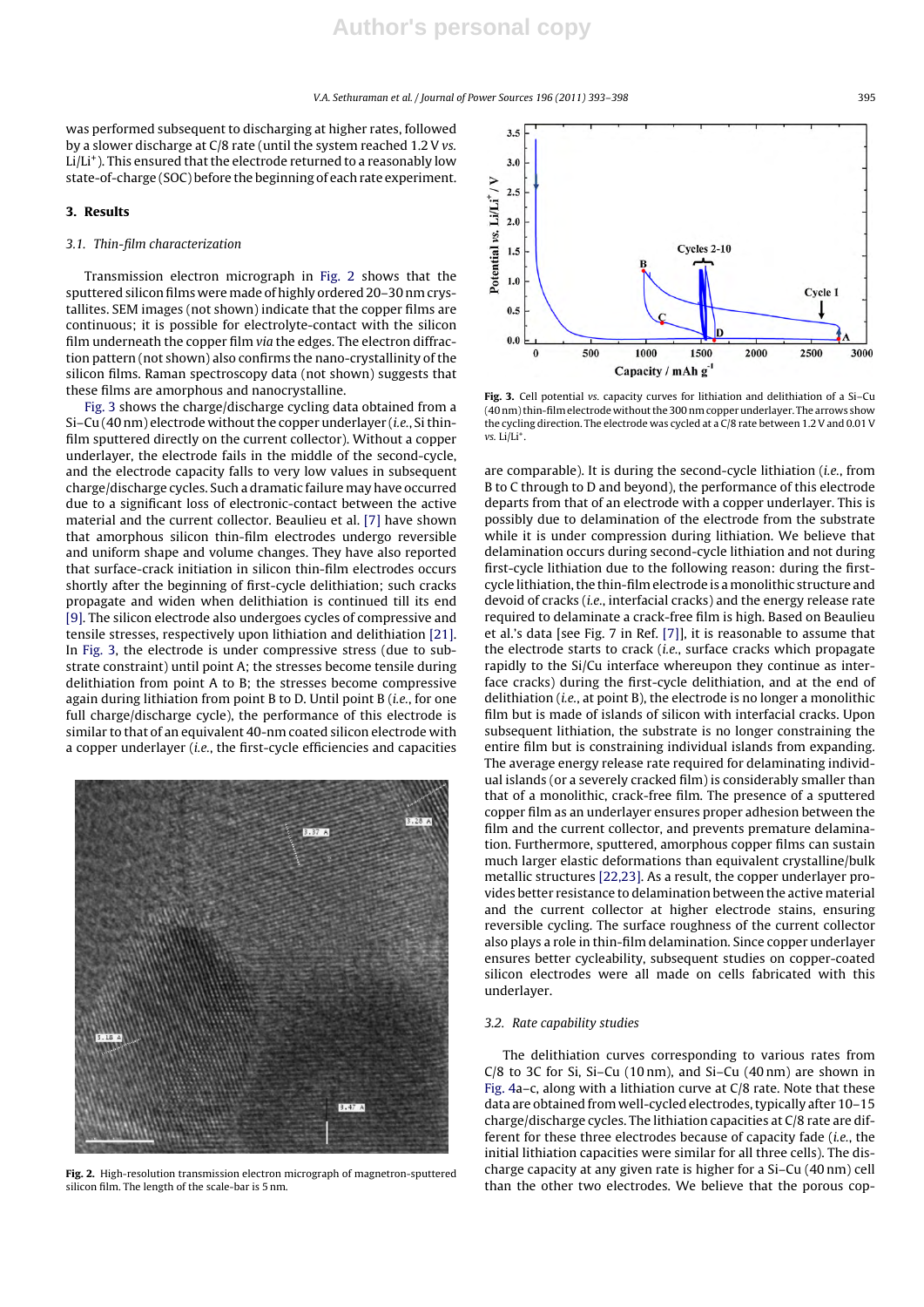396 V.A. Sethuraman et al. / Journal of Power Sources *196 (2011) 393–398*



**Fig. 4.** Results from the rate capability experiments on silicon and coppercoated silicon thin-film negative electrodes. Charging was done galvanostatically at 25  $\mu$ A cm<sup>-2</sup> (ca. C/8 rate) with a lower cutoff potential of 0.01 V vs. Li/Li<sup>+</sup> and discharging was done at various rates from C/8 to 3 C with an upper cutoff potential of 1.2 V vs. Li/Li<sup>+</sup>. The intermediate rates are  $C/4$ ,  $C/2$ , C and 2 C.

per coating acts as glue that binds the electrode together, and prevents the electronic isolation of silicon particles. Being more ductile than silicon, copper possibly prevents the exposure of fresh surfaces during cycling, thereby minimizing loss of cyclable lithium due to solid–electrolyte-interphase (SEI) formation. While the former plays a role in increasing the conductivity of the silicon electrode and capacity retention, the latter plays a role in minimizing capacity fade and increasing the cell's cycling efficiency. Fig. 4 also shows differences in polarization losses with increasing discharge rates. For example, the potential drop between C/8 and 3 C rates at 50% state-of-charge is slightly lower for the Si–Cu (40 nm) electrode (in Fig. 4c) compared to that of a Si electrode (in Fig. 4a). This could possibly be an indication of the increased electronic conductivity of the film due to the copper coating.

Comparing the rate capability of electrodes with disparate capacities was done by comparing the available cell energy normalized with respect to cell energy obtained at a low-discharge rate. The available cell energy was calculated using a constant cathode potential of 3.8 V vs.  $Li/L<sup>+</sup>$  using the discharge curves obtained at various rates. This is given as:

Energy = 
$$
\int_0^1 \left[ \{I[3.8 - V_a^d(z)]\} dz \right]
$$
 (1)

where *I* is the discharge current, *z* represents the SOC of the battery and varies from  $0$  (*i.e.*, at fully discharged state) to  $1$  (*i.e.*, at fully charged state), and  $V_a^d(z)$  represents the anode discharge potential vs.  $Li/Li^{+}$  as a function of z. Fig. 5 shows the available energy for different discharge rates normalized against available energy obtained a C/8 rate. The Si–Cu (40 nm) electrode delivers higher energy at low to moderate discharge rates up to 2C but dips below Si–Cu (10 nm) electrode at 3 C rate, possibly because of transport limitation. However, the rate capability of copper-coated electrodes (except 100 nm) is better than that of an uncoated silicon electrode. The poor rate capability of a Si–Cu (100 nm) even at



**Fig. 5.** Energy obtained at various discharge rates for silicon and copper-coated silicon negative electrodes are normalized based on energy obtained at ca. C/8 rate. A positive-electrode potential of 3.8 V vs. Li/Li<sup>+</sup> was used to arrive at the cell energy (Eq. (1)).

low rates is due to transport limitations, possibly due to blocking of the silicon from the electrolyte.

Silicon electrodes with higher copper thicknesses (i.e., >100 nm) were also studied; however their cycling and rate capability data is not shown here because of their poor performance. It has been reported that lithium transport through metallic-copper film occurs with a diffusion coefficient as high as 10−<sup>6</sup> cm2 s−<sup>1</sup> [24]. However, the capacities obtained for cells with copper thicknesses greater than 100 nm, when cycled galvanostatically at 25  $\mu$ A cm<sup>-2</sup>, were too low (i.e., <200 mAh  $g^{-1}$ ). Though the silicon electrodes with higher copper coating thicknesses cycled well at extremely low rates, their performances were of no practical significance at rates of practical importance. Transport limitations appear to play a role in this result  $-$  *i.e.*, the copper film acts as a barrier for the lithium ions and as a consequence, not all silicon active material is effectively utilized. It is possible to tailor the porosity of such metallic coatings such that the weight of the inactive coating material is minimized (to maintain the energy density) while allowing for higher power.

## 3.3. Cycling efficiency and capacity fade

Cycle-to-cycle loss of lithium due to the constant reformation of SEI layer on fresh surfaces formed upon electrode cracking is one of many problems faced in alloy anodes that exhibit large volume expansion upon lithiation. Because of this, even on a wellcycled electrode, between two cutoff potentials, the charge capacity is always greater than the discharge capacity. Consequently, the cycling efficiency,  $\eta$ , the ratio of discharge to charge capacity, is always lesser than 1. Though this is true for all lithium-ion battery electrodes, full-cell cycling efficiency of state-of-the-art lithiumion batteries with graphite anodes is upwards of 0.9999 [25], and that of the best silicon anodes is only 0.9995 [11,26]. Though the difference between these two efficiency numbers appears to be insignificant, the respective capacity retention at the end of 500 cycles is 95% and 77.8%. This is because the capacity retention of a lithium-ion battery is proportional to  $C_d(\eta)^N$ , where  $C_d$  represents the initial discharge capacity, and N, the total number of charge/discharge cycles. Cycling efficiency, and discharge capacities of Si and Si–Cu (40 nm) as function of cycle number evaluated at a C/8 rate are shown in Fig. 6. Average cycling efficiency (excluding the first-cycle) of Si–Cu (40 nm) electrode is 99.35%, and that for the Si electrode is 98.89%. With the FEC additive, the cycling efficiency of Si–Cu (40 nm) electrode reaches upwards of 99% in fewer number of cycles than the Si cell. While these efficiency numbers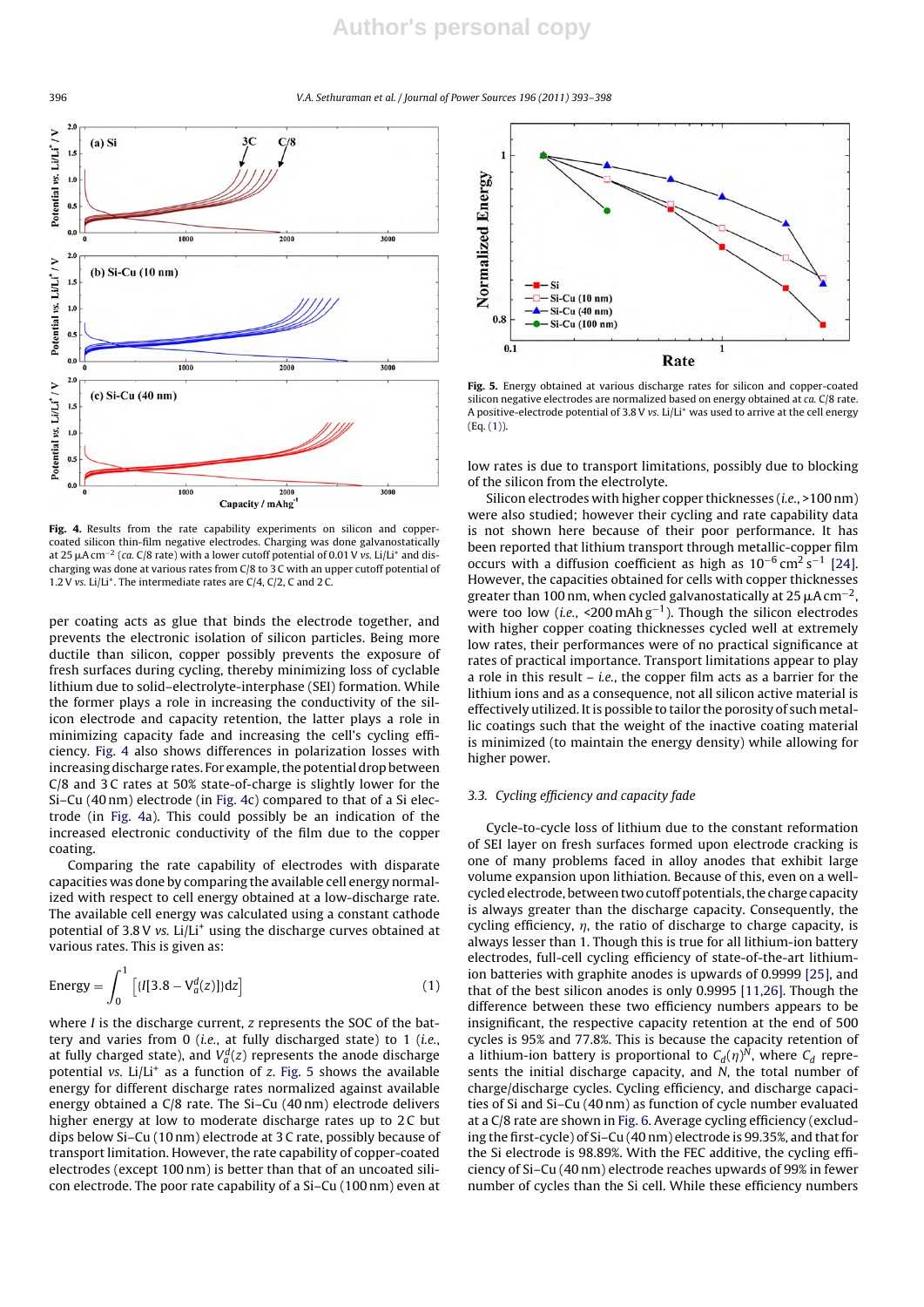

Fig. 6. (a) Cycling efficiency and (b) discharge capacity are plotted as a function of cycle number for silicon and copper-coated silicon negative electrodes. These were evaluated in a coin-cell configuration with 1.2 M LiPF $_6$  in 3:7 EC:DEC and 10% FEC electrolyte and Li/Li+ reference and counter electrodes. Charge/discharge cycles were done galvanostatically at 25  $\mu$ A cm<sup>-2</sup> (ca. C/8 rate) for the Si electrode and between 25  $\mu$ A cm<sup>-2</sup> and 100  $\mu$ A cm<sup>-2</sup> (ca. C/8 to C/4 rate) for the Si–Cu electrode. Respective cycling rates are indicated. Cycling was done between the potential limits of 0.01 V and 1.2 V vs. Li/Li<sup>+</sup>.

do not compare favorably with the commercial lithium-ion batteries, the purpose of reporting these is to show that there is a finite improvement (ca. 0.5%) due to copper coating.

Furthermore, the cycling efficiency holds steady over a number of cycles for the Si–Cu (40 nm) electrode whereas it fluctuates for the Si electrode (inset in Fig. 6a), and decreases overall, possibly indicating that the Cu coating plays a beneficial role in holding the electrode together, and allowing it to expand and contract reversibly with lithiation and delithiation. The Si–Cu (40 nm) electrode thus exhibits lower capacity fade compared to the Si electrode (Fig. 6b). The total capacity loss relative to the initial discharge capacity for the Si–Cu and Si electrodes at the end of the 60th cycle is 23% and 32%, respectively. The average discharge capacity of the Si–Cu (40 nm) electrode is 2002 mAh g<sup>−</sup>1, much higher than that of the Si electrode's 1264 mAh g<sup>−</sup>1. These performance metrics qualitatively indicate that Cu coating plays a beneficial role in improving the cycling efficiency of the lithiated silicon electrode.

#### 3.4. Implications and future studies

These preliminary results have implications in furthering the scope of alloy–anode use in lithium-ion batteries for HEV and PHEV applications. While thin-film electrodes are excellent model systems, they have little practical importance in real-world batteries. Therefore, such studies have to be carried out in composite, porous electrodes that have immediate implications for commercial lithium-ion battery design and manufacturing. Silicon particles can either be coated prior to composite electrode fabrication, or

such coatings can be electroplated directly onto a composite electrode. Nonetheless, the results presented in this article indicate that a metallic coating on silicon active material does play a beneficial role in increasing the capacity of the silicon electrode, retaining such capacity over a larger number of cycles, and providing increased rate capability. These positive attributes translate to a higher energy or a better range, longer life and higher power in PHEV and HEV batteries, respectively. Preliminary in situ stress measurements [21] on copper-coated silicon thin-film electrodes indicate that there are additional mechanical benefits compared to equivalent uncoated electrodes. The mechanics of metallic coatings on alloy anodes are currently ongoing in our laboratory. Furthermore, since such coatings are inactive and do not participate in lithium storage reactions, the thickness and porosity needs to be optimized to minimize the added weight while allowing for the benefits reported in this study.

#### **4. Conclusions**

Porous copper-coated silicon thin-film electrodes fabricated by magnetron-sputtering were evaluated for cycling efficiency, and rate capability in lithium-ion coin-cells, and compared to equivalent uncoated silicon thin-film electrodes. The presence of a copper layer between the electrolyte and the active material plays a beneficial role in increasing both the cycling efficiency and the rate capability of silicon electrodes in addition to minimizing overall capacity loss due to pulverization. We believe that copper, being more ductile than silicon, acts as a glue that binds the electrode together, and prevents the electronic isolation of silicon particles upon charge/discharge cycling, thereby decreasing capacity fade. The available energy and rate capability decreases significantly at higher copper thicknesses as the silicon active material is not accessed, suggesting that the thickness and porosity of the copper coating need to be optimized for enhanced capacity retention and rate capability in this system, while minimizing the extra weight. The beneficial role of the copper coating on the performance of composite silicon anodes, including the stress effects, is currently being investigated in our laboratory. The thickness and porosity of the copper coating are being optimized for capacity, cycling efficiency and rate capability in lithium-ion batteries.

#### **Acknowledgements**

The authors gratefully acknowledge the financial support from the Assistant Secretary for Energy Efficiency and Renewable Energy, Office of Vehicle Technologies, the United States Department of Energy, under contract no. DE-AC02-05CH11231 and the National Center for Electron Microscopy at LBNL, which is supported by the United States Department of Energy, under contract no. DE-AC02-05CH11231. The authors acknowledge the Micro-fabrication Laboratory at the Department of Electrical Engineering, University of California, Berkeley, for the fabrication of thin-film electrodes. The authors thank Xiangyun Song (LBNL) for assistance with electron microscopy measurements. VAS gratefully acknowledges the support by the Materials Research, Science and Engineering Center (MRSEC) sponsored by the United States National Science Foundation, under contract no. DMR0520651. Helpful discussions with Professor Pradeep R. Guduru (Brown University) are gratefully acknowledged.

#### **References**

- [1] M.N. Obrovac, L. Christensen, Electrochem. Solid State Lett. 7 (2004) A93.
- [2] J Li, J.R. Dahn, J. Electrochem. Soc. 154 (2007) A156.
- $I.-M.$  Tarascon, M. Armand, Nature  $414(2001)$  359.
- [4] V.A. Sethuraman, L.J. Hardwick, V. Srinivasan, R. Kostecki, J. Power Sources 195 (2010) 3655.